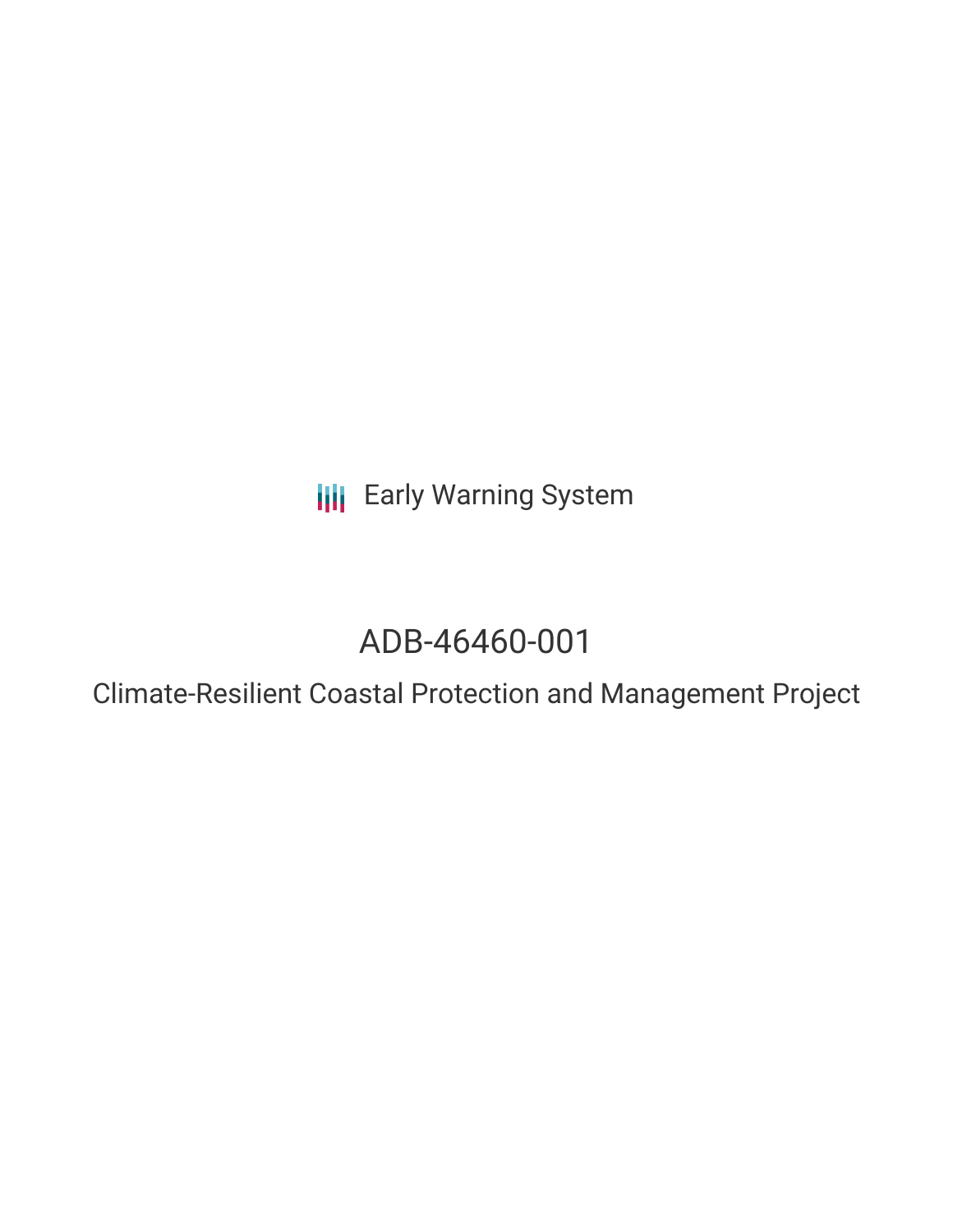

## **Quick Facts**

| <b>Countries</b>                        | India                                                                                                              |
|-----------------------------------------|--------------------------------------------------------------------------------------------------------------------|
| <b>Specific Location</b>                | Karnataka, Maharashtra                                                                                             |
| <b>Financial Institutions</b>           | Asian Development Bank (ADB)                                                                                       |
| <b>Status</b>                           | Active                                                                                                             |
| <b>Bank Risk Rating</b>                 | U                                                                                                                  |
| <b>Voting Date</b>                      | 2014-05-16                                                                                                         |
| <b>Borrower</b>                         | Ministry of Water Resources                                                                                        |
| <b>Sectors</b>                          | Agriculture and Forestry, Climate and Environment, Law and Government, Technical Cooperation, Water and Sanitation |
| Investment Type(s)                      | Grant                                                                                                              |
| Investment Amount (USD) \$ 2.00 million |                                                                                                                    |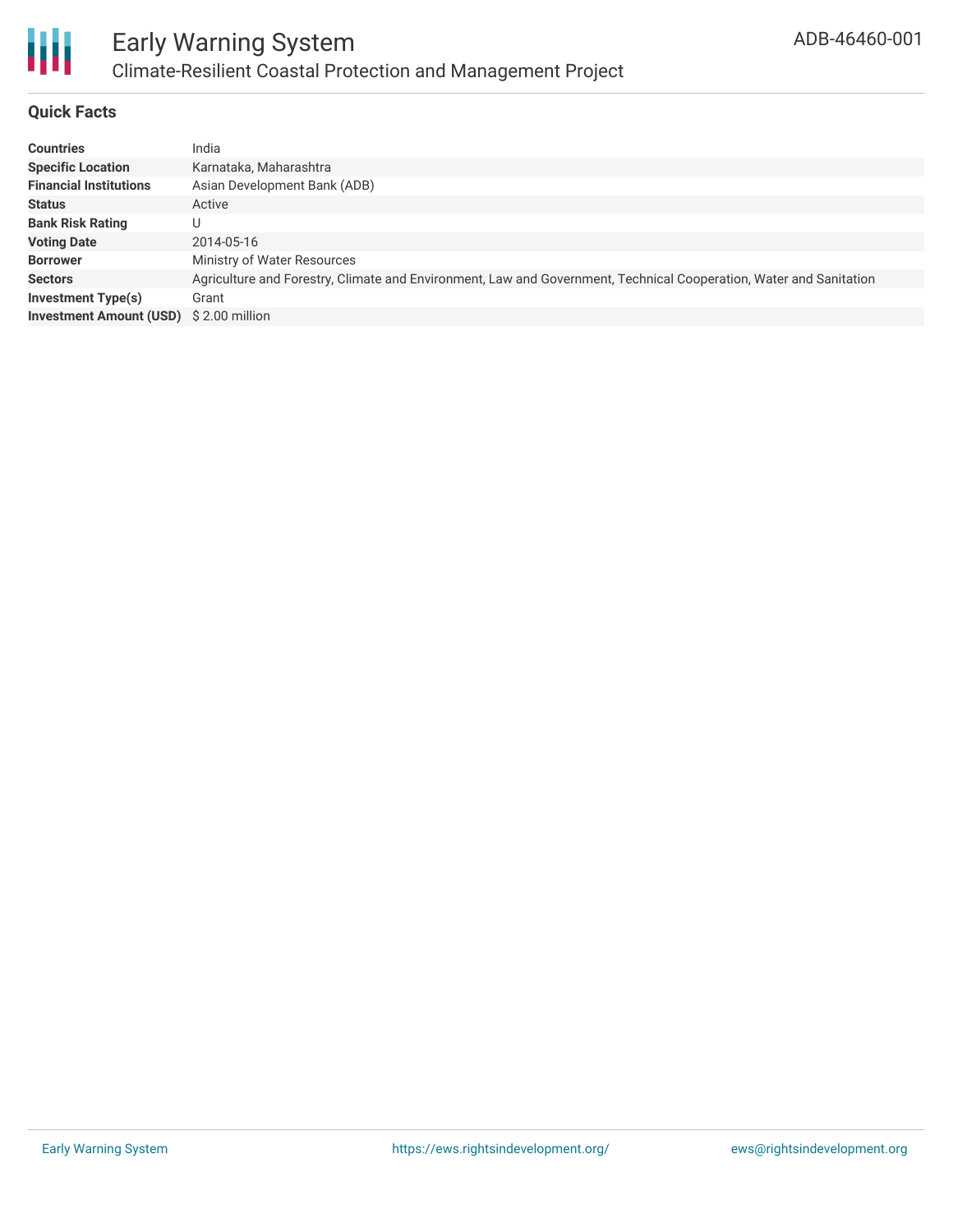

### **Project Description**

This project provides technical assistance to prepare adaptation guidelines to advance the issue of climate change into the mainstream policy of coastal protection and management. This assistance complements the Asian Development Bank's MFF Sustainable Coastal Protection and Investment Management Program and will ensure greater consideration of climate change impacts in the planning and design stages of the rest of the project. This project analyzes existing sources of climate changerelated impacts and drafts guidelines for adaptation applicable to the local geography. It also increases the scale of climate change adaptation in government institutions and provides awareness materials and training in the guidelines' application.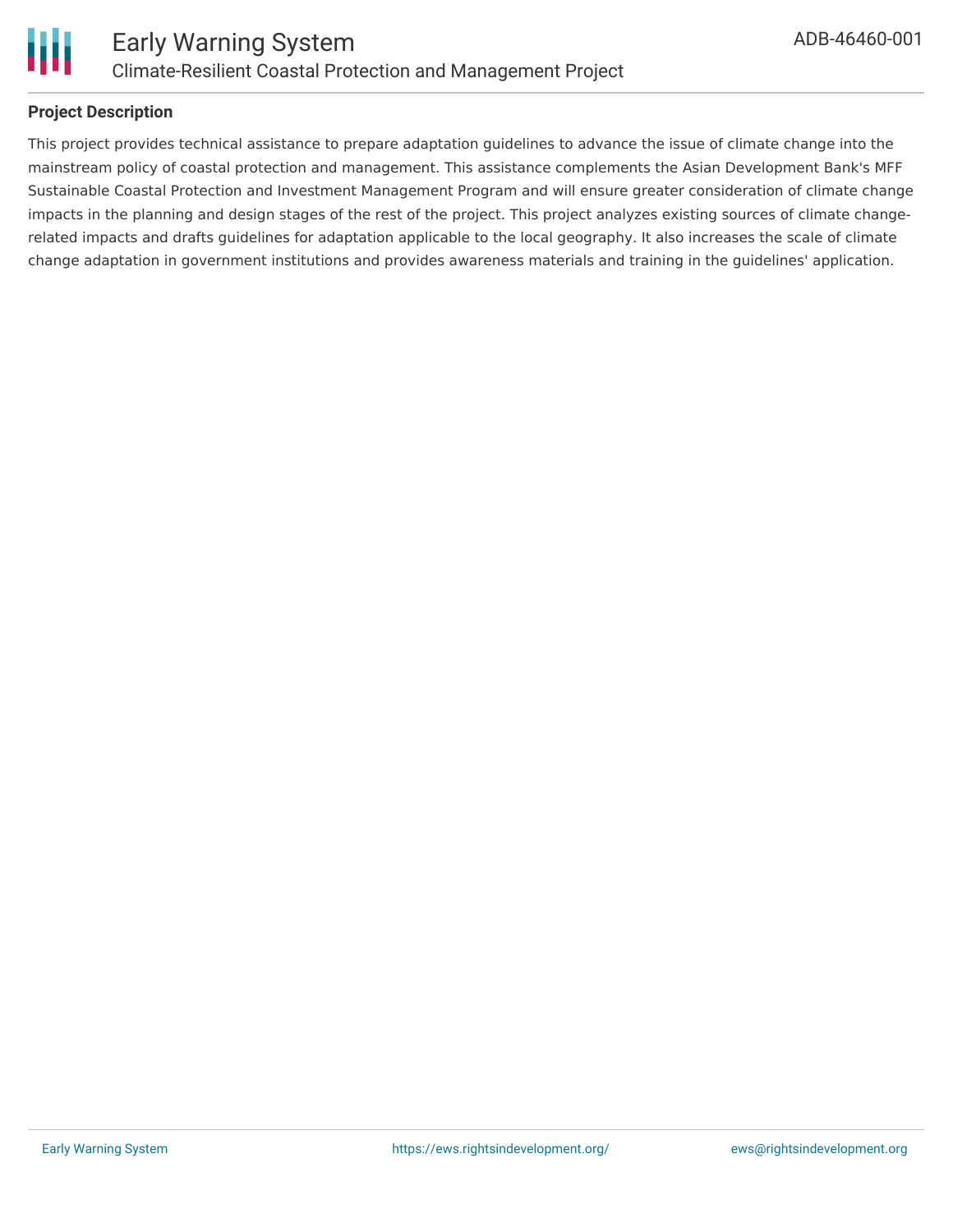

### **Investment Description**

Asian Development Bank (ADB)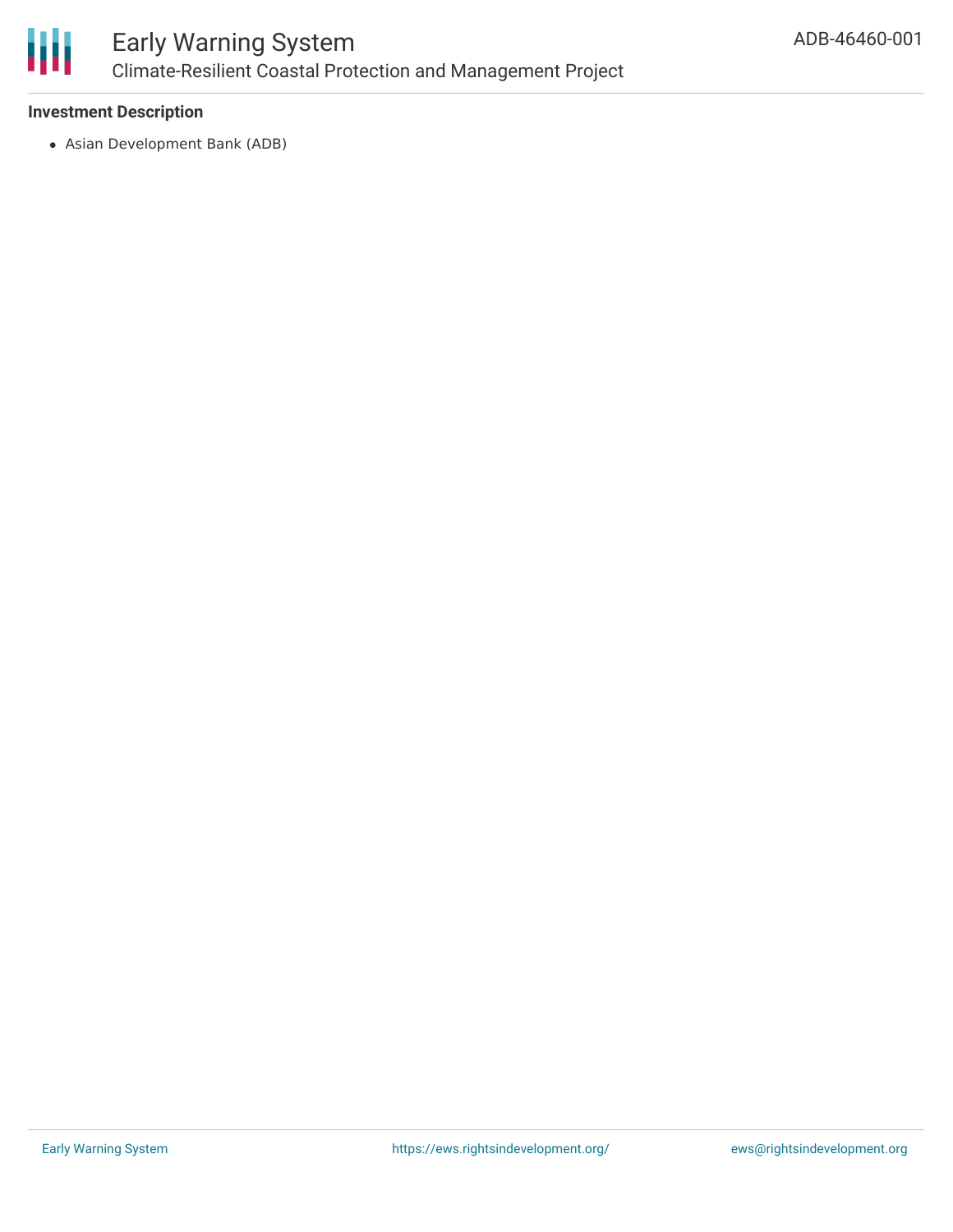

### **Contact Information**

Ministry of Water Resources Govt of India Rm. 412, Shram Shakti Bhavan New Delhi 110 011

#### ACCOUNTABILITY MECHANISM OF ADB

The Accountability Mechanism is an independent complaint mechanism and fact-finding body for people who believe they are likely to be, or have been, adversely affected by an Asian Development Bank-financed project. If you submit a complaint to the Accountability Mechanism, they may investigate to assess whether the Asian Development Bank is following its own policies and procedures for preventing harm to people or the environment. You can learn more about the Accountability Mechanism and how to file a complaint at: http://www.adb.org/site/accountability-mechanism/main